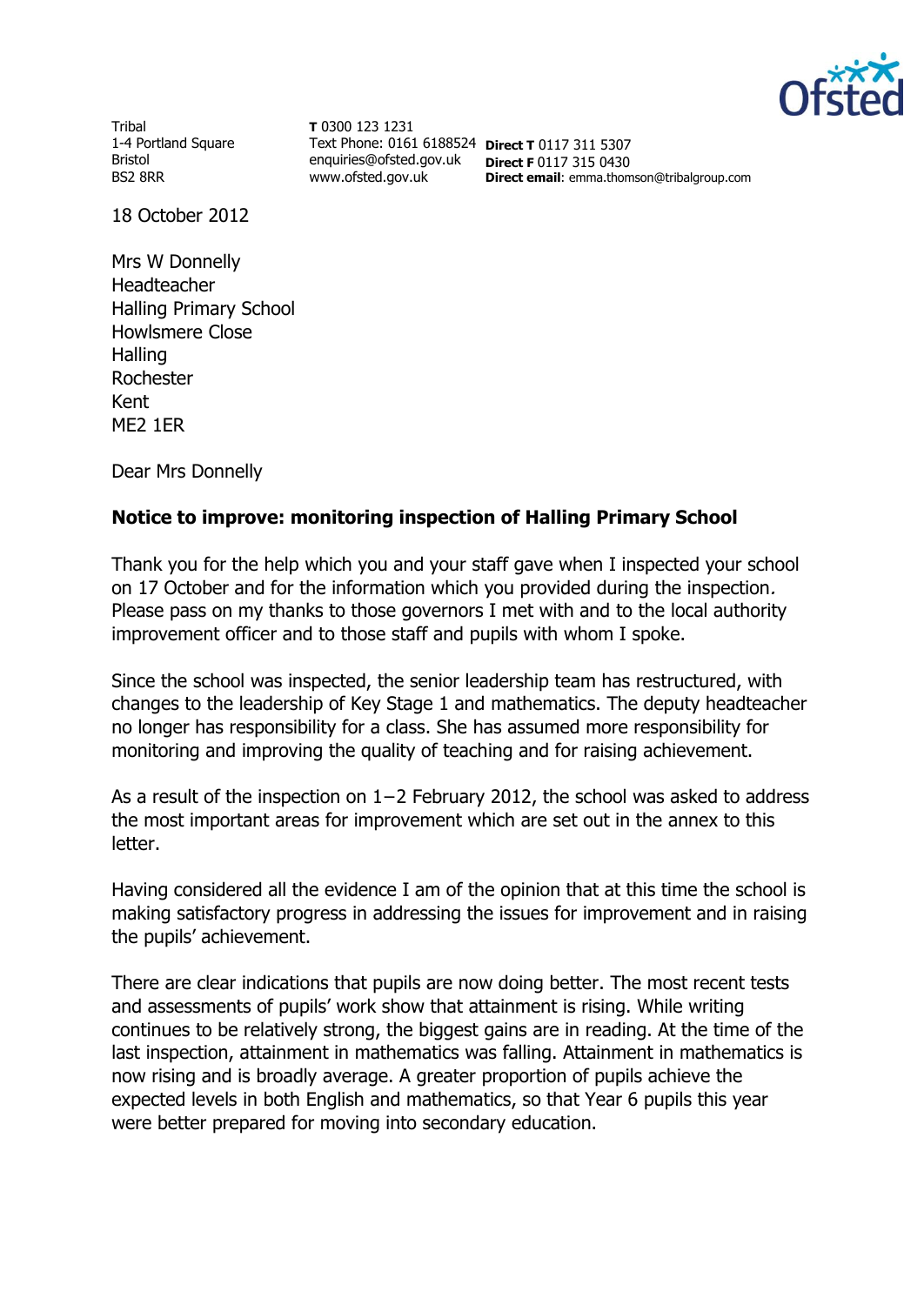

Teacher assessments at the end of Year 2 indicate rising attainment in reading, writing and mathematics, with the strongest gains in mathematics. Writing remains the weakest, with boys doing much less well than girls. Children continue to make good progress in the Early Years Foundation Stage, with particularly good gains in what they know and understand about the world around them, and in their physical development and in expressive arts and design.

Scrutiny of pupils' books, together with observations of teaching, indicates the pace of improvement is not consistent across classes. The strongest teaching is in Years 5 and 6. This is reflected in the progress pupils make. In the best teaching, there is good pace because teachers explain clearly and check that pupils understand what they are to do. While no teaching is inadequate, some requires improvement to become good. This is because teachers are not sufficiently clear about what pupils are expected to do so that learning slows and pupils have to seek help and reassurance. In some lessons, teachers do too much of the talking and do not give pupils sufficient opportunities to work together. This is a real shame as pupils work very well together, whether discussing their learning or peer assessing one another's work. Peer assessment not only provides valuable feedback to the pupil being assessed, but also helps their classmate who is doing the assessing to consolidate their own learning. Some marking is of high quality and tells pupils how well they are doing and how to improve. Less effective marking tells pupils what is going well but does not provide advice on how to improve further. Where it does, teachers do not check that it has been acted on. All pupils in Years 3 to 6 have National Curriculum targets for English and mathematics but not all know how their work will help them reach their targets.

At the time of the last inspection, pupils' behaviour was good and this continues to be a strength. Pupils behave well, are enthusiastic learners and have positive attitudes to their work.

The senior leadership team has provided effective support for school improvement. They make much better use of assessment information to monitor the progress of pupils and hold teachers to account for their progress. The school improvement plan contains appropriate priorities, and success criteria are now more closely matched to how well pupils are doing. The plan could be further sharpened by linking targets and improvements in provision even more closely to how well targeted groups of pupils are expected to do. This would further strengthen the ability of the governing body in holding the school to account. Because governors have a better understanding of their role and ask more challenging questions about pupils' achievement, the governing body is increasingly effective.

Safeguarding arrangements comply fully with statutory requirements. The single central register is clear, and staff training is up to date. The local authority has drawn up an appropriate plan of support. It has provided well-focused and timely support to improve both leadership and management and the quality of teaching.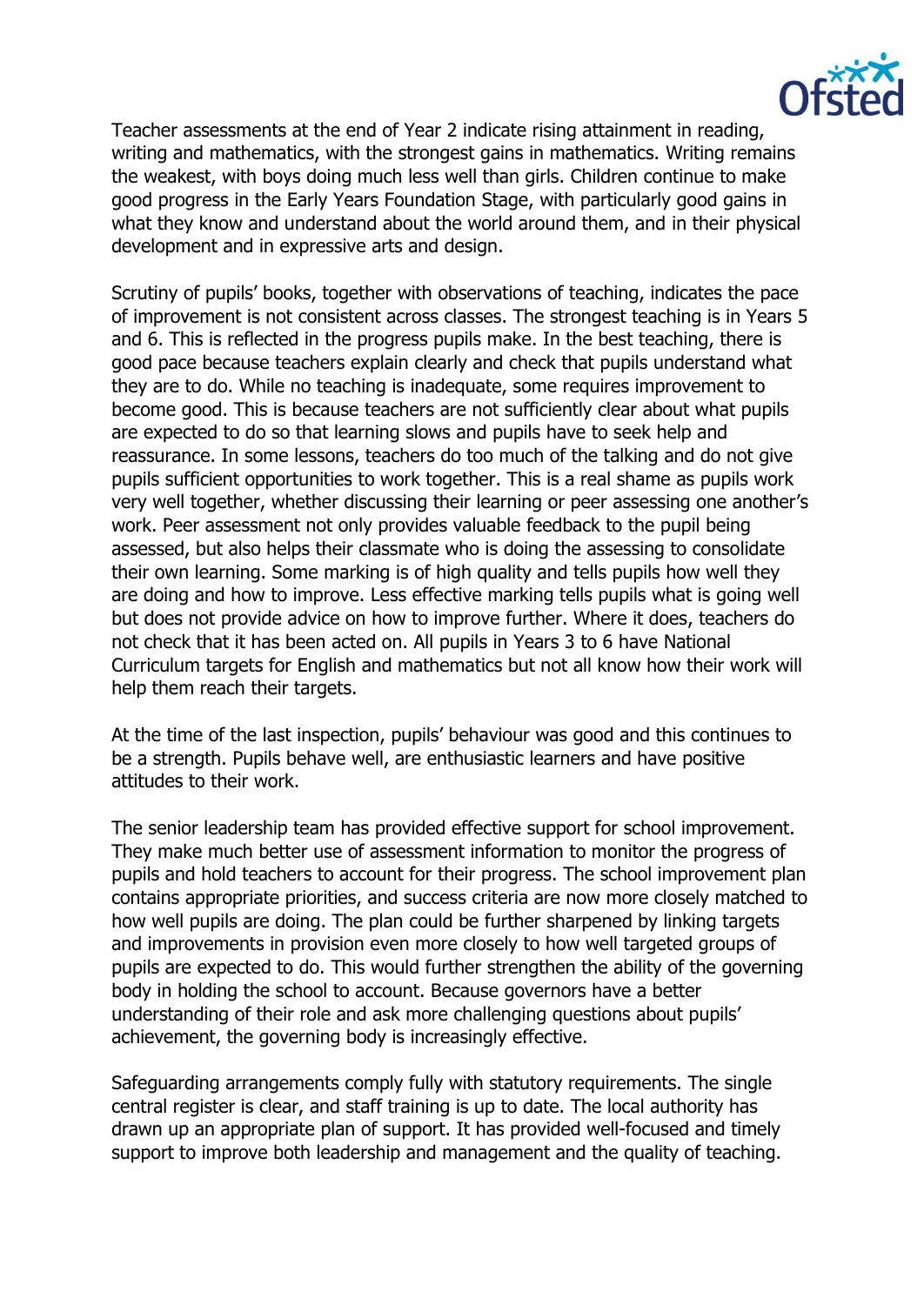

I hope that you have found the inspection helpful in promoting improvement in your school. This letter will be posted on the Ofsted website.

Yours sincerely

**Robert Lovett Her Majesty's Inspector**